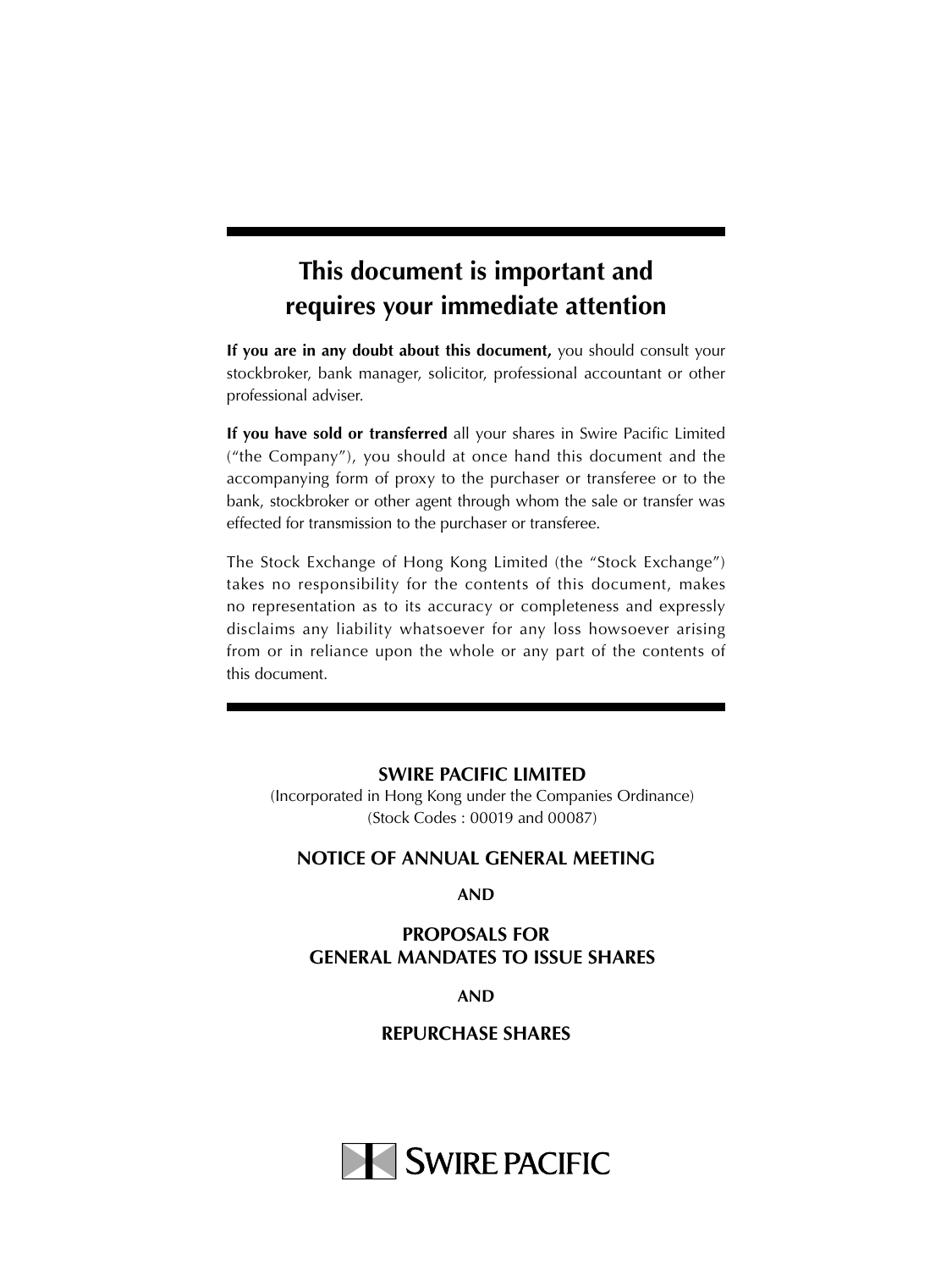#### **Executive Directors:**

C D Pratt, CBE, Chairman P N L Chen, SBS M Cubbon, Finance Director D Ho K G Kerr

#### **Non-Executive Directors:**

Baroness Dunn, DBE J W J Hughes-Hallett, SBS P A Johansen Sir Adrian Swire

### **Independent Non-Executive Directors:**

V H C Cheng, GBS C K M Kwok C Lee M C C Sze, GBS M M T Yang

### **Registered Office:**

35th Floor, Two Pacific Place, 88 Queensway, Hong Kong.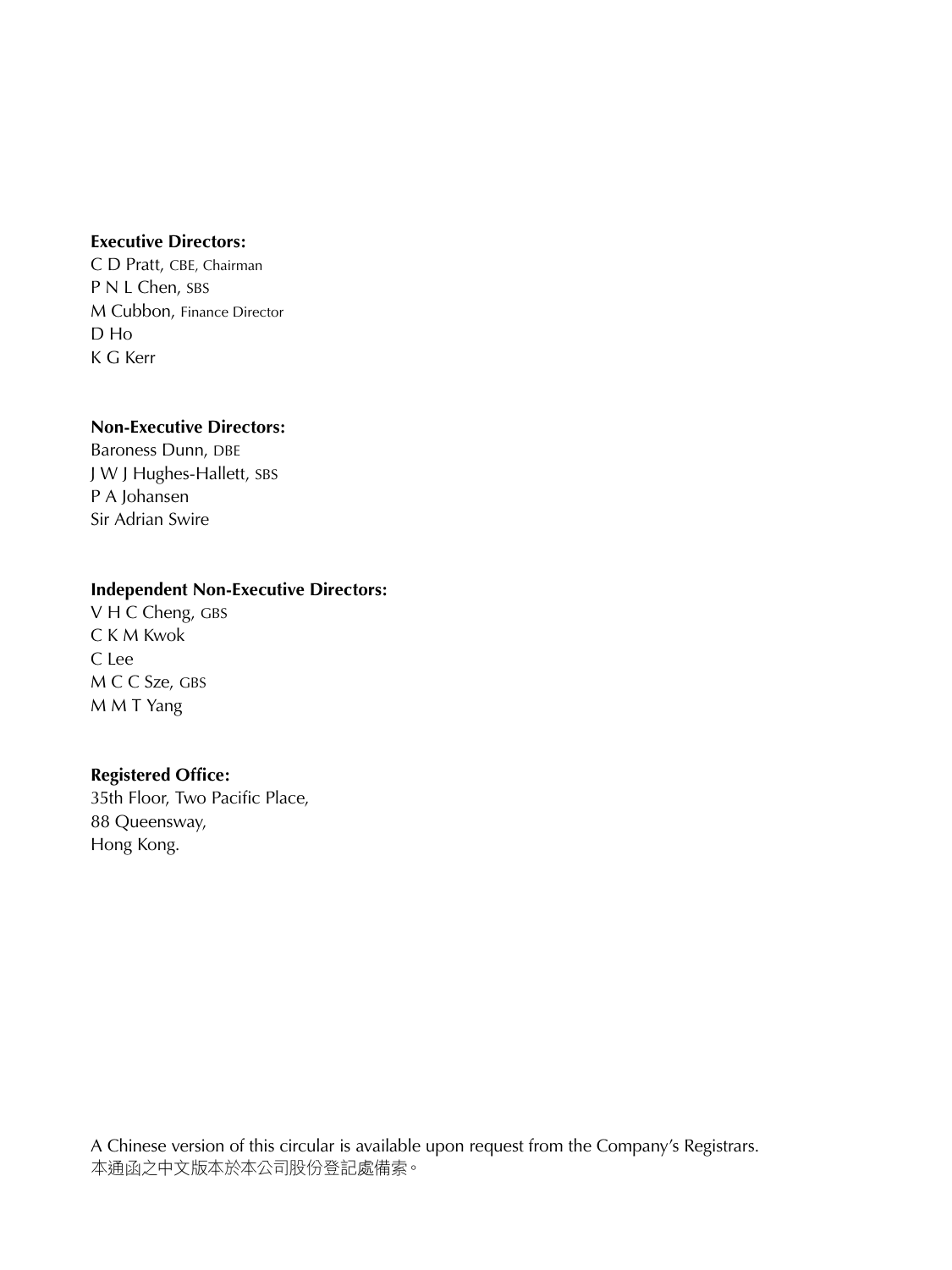SWIRE PACIFIC LIMITED *(Incorporated in Hong Kong under the Companies Ordinance)*

12th April 2006

To the shareholders Dear Sir or Madam,

# **NOTICE OF MEETING**

- 1. Notice of the annual general meeting ("AGM") for 2006 is set out on pages 5 to 6 of this circular. Enclosed with this circular is a form of proxy for use at that meeting. Whether or not you intend to be present at the 2006 AGM you are requested to complete the form of proxy and return it to the Registrars of the Company in accordance with the instructions printed thereon not less than 48 hours before the time fixed for holding that meeting.
- 2. The completion of a form of proxy and returning it to the Registrars of the Company will not preclude you from attending and voting in person at the meeting or poll concerned and, in such event, the appointment of the proxy will be deemed to be revoked.

### **GENERAL MANDATES**

- 3. At the AGM of the Company held on 12th May 2005, ordinary resolutions were passed giving general mandates to Directors (i) to make on-market share repurchases (within the meaning of the Code on Share Repurchases) of up to 10 per cent of the issued share capital of the Company as at 12th May 2005; and (ii) to allot, issue and otherwise deal with shares equal to (a) 20 per cent of the shares of the Company in issue at 12th May 2005, plus (b) (authorised by a separate ordinary resolution as required by the Rules Governing the Listing of Securities on the Stock Exchange (the "Listing Rules")) the nominal amount of any shares repurchased by the Company provided that the shares which may be allotted wholly for cash shall not exceed 5 per cent of the shares in issue at 12th May 2005. No shares have been repurchased or allotted, issued or otherwise dealt with pursuant to these mandates.
- 4. Under the Companies Ordinance and the Listing Rules, these general mandates lapse at the conclusion of the AGM for 2006, unless renewed at that meeting. Resolutions (Resolutions 4 and 5) will be proposed to renew the mandates for on-market share repurchase and issue of additional shares. The Explanatory Statement required by the Listing Rules to be sent to shareholders in connection with the proposed repurchase resolution is set out in the Appendix to this circular.

# **ELECTION / RE-ELECTION OF DIRECTORS**

- 5. In relation to Resolution 2, D Ho, J W J Hughes-Hallett, K G Kerr, C K M Kwok and M M T Yang will retire at the forthcoming AGM and will offer themselves for re-election in accordance with Article 93 of the Company's Articles of Association. C D Pratt and P N L Chen who have been appointed as Directors of the Company since the last AGM will also retire pursuant to Article 91 and offer themselves for election. Separate resolutions will be proposed for the election / re-election of these Directors. Their particulars and interests in the shares of the Company are provided in the "Directors and Officers" section and the "Directors' Report" in the Company's Annual Report 2005 which accompanies this circular. Other than as disclosed therein, they are not related to any Director, senior management or substantial shareholders of the Company.
- 6. None of the persons proposed for election / re-election as Directors has a service contract with the Company. In accordance with the Company's Articles of Association, they will retire at the third AGM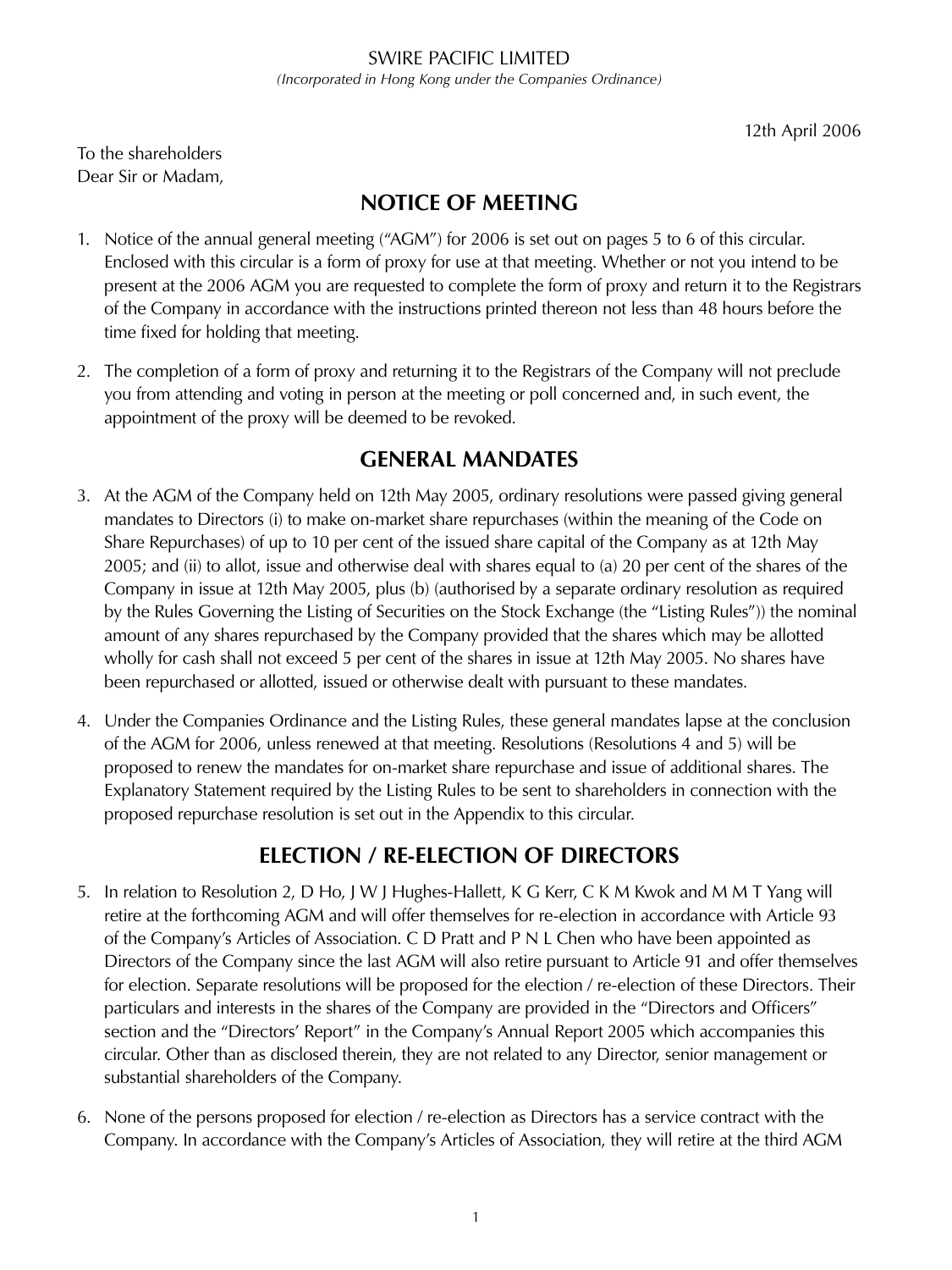after election / re-election and will be eligible for re-election. C K M Kwok and M M T Yang are Independent Non-Executive Directors and fulfil all the factors for assessing independence set out in Rule 3.13 of the Listing Rules.

- 7. J W J Hughes-Hallett, a Non-Executive Director, does not receive any emolument or director's fee from the Company. The remuneration of D Ho, K G Kerr and P N L Chen is determined in accordance with the policy reviewed by the Remuneration Committee. C K M Kwok and M M T Yang are entitled to the director's fee determined by the Board.
- 8. The Company's remuneration policy and the fees paid to Independent Non-Executive Directors are set out in the "Corporate Governance" section of the Annual Report 2005 and particulars of all the Directors' remuneration are given in note 8 to the Accounts. The remuneration of C D Pratt comprises annual salary together with various allowances amounting to approximately HK\$6,470,000, performance related discretionary bonuses, other benefits in kind, participation in provident funds, and housing.

### **PROCEDURE BY WHICH A POLL MAY BE DEMANDED**

- 9. Under the Articles of Association of the Company, at any general meeting, on a show of hands every member present in person shall have one vote and on a poll every member present in person or by proxy shall have one vote for every fully paid up share of which he is the holder. A resolution put to the vote of a meeting shall be decided on a show of hands unless, before or on the declaration of the result of the show of hands or of the withdrawal of any other demand for a poll, a poll is duly demanded. Article 72 provides that, subject to the provisions of the Companies Ordinance, a poll may be demanded by:
	- (i) the chairman of the meeting; or
	- (ii) at least three members present in person or by proxy and entitled to vote at the meeting; or
	- (iii) any member or members present in person or by proxy and representing in the aggregate not less than one-tenth of the total voting rights of all members having the right to attend and vote at the meeting; or
	- (iv) any member or members present in person or by proxy and holding shares conferring a right to attend and vote at the meeting on which there have been paid up sums in the aggregate equal to not less than one-tenth of the total sum paid up on all shares conferring that right.

 Pursuant to this, I intend to direct that each of the resolutions proposed at the forthcoming AGM be voted on by poll.

10. Your Directors believe that the proposals described in this document are in the interests of the Company and its shareholders and accordingly recommend you to vote in favour of all of the resolutions to be proposed at the AGM.

Yours faithfully,

**Christopher D Pratt** *Chairman*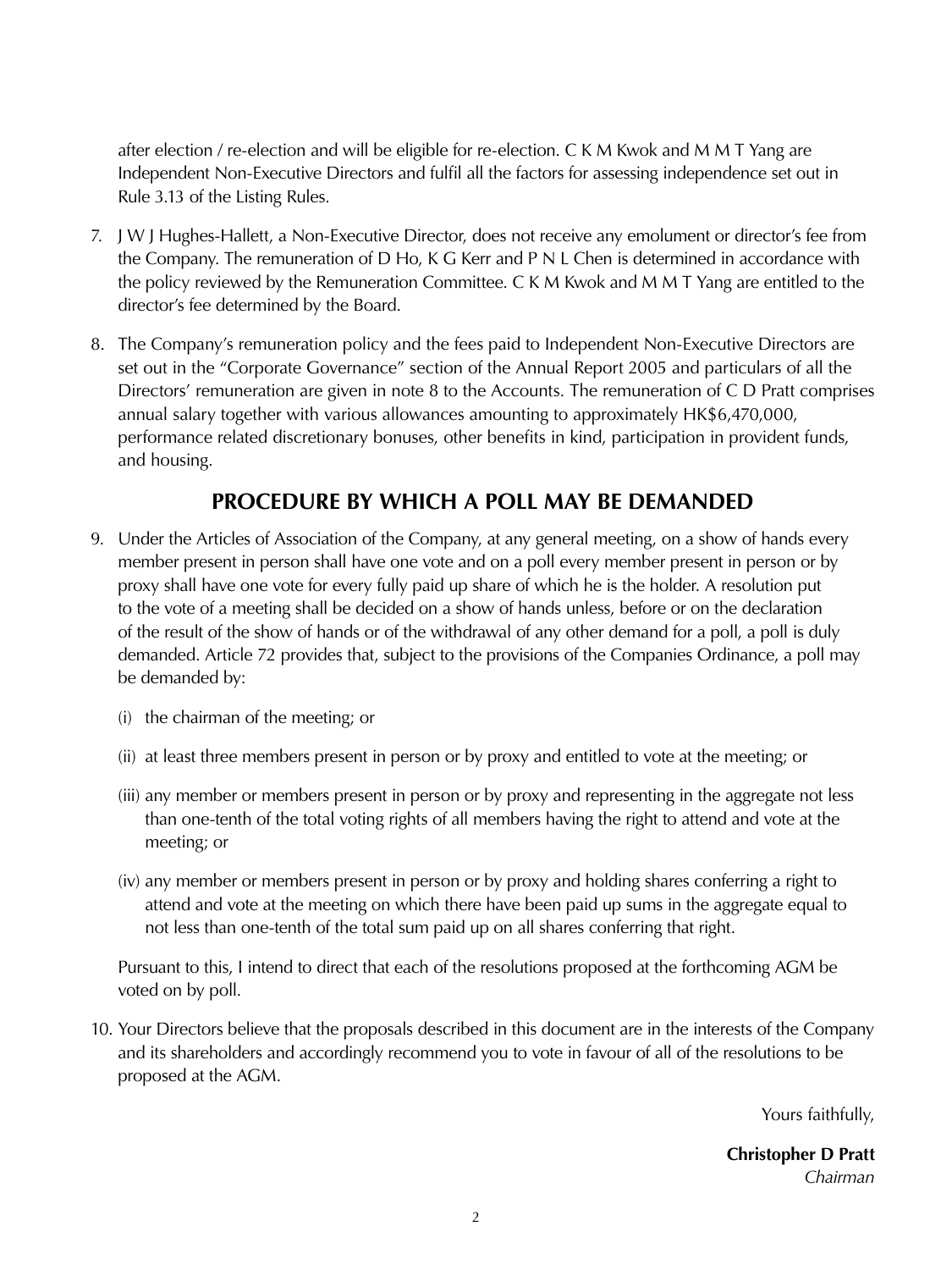### SWIRE PACIFIC LIMITED

# **APPENDIX**

The following is the Explanatory Statement required to be sent to shareholders under the Listing Rules in connection with the proposed general mandate for repurchase of shares and also constitutes the Memorandum required under section 49BA of the Companies Ordinance.

- 1. It is proposed that up to 10 per cent of any class of the Company's shares in issue at the date of the passing of the resolution to approve the general mandate may be repurchased. As at 31st March 2006, the latest practicable date for determining such figure, the number of 'A' shares in issue was 930,375,385 and the number of 'B' shares in issue was 3,003,486,271. On the basis of such figures (and assuming no shares are issued or repurchased after 31st March 2006 and up to the date of passing such resolution) the Directors would be authorised to repurchase up to 93,037,538 'A' shares and up to 300,348,627 'B' shares.
- 2. The Directors believe that the ability to repurchase shares is in the interests of the Company and its shareholders.

 Repurchases may, depending on the circumstances, result in an increase in net assets and/or earnings per share. The Directors are seeking the grant of a general mandate to repurchase shares to give the Company the flexibility to do so if and when appropriate. The number(s) and class(es) of shares to be repurchased on any occasion and the price and other terms upon which the same are repurchased will be decided by the Directors at the relevant time having regard to the circumstances then pertaining.

- 3. It is envisaged that the funds required for any repurchase would be derived from the distributable profits of the Company.
- 4. There could be a material adverse impact on the working capital or gearing position of the Company (as compared with the position disclosed in its published audited accounts for the year ended 31st December 2005) in the event that the proposed share repurchases were to be carried out in full at any time during the proposed repurchase period. However, the Directors do not propose to exercise the general mandate to such extent as would, in the circumstances, have a material adverse effect on the working capital requirements of the Company or the gearing levels which in the opinion of the Directors are from time to time appropriate for the Company.
- 5. There are no Directors or (to the best of the knowledge of the Directors, having made all reasonable enquiries) any associates (as defined in the Listing Rules) of Directors who have a present intention, in the event that the general mandate is granted by shareholders, to sell shares to the Company.
- 6. The Directors have undertaken to the Stock Exchange to exercise the power of the Company to make purchases pursuant to the general mandate in accordance with the Listing Rules and the laws of Hong Kong.
- 7. If as the result of a repurchase of shares a shareholder's proportionate interest in the voting rights of the Company increases, such increase will be treated as an acquisition for purposes of the Hong Kong Code on Takeovers and Mergers ("Takeover Code"). As a result, a shareholder, or group of shareholders acting in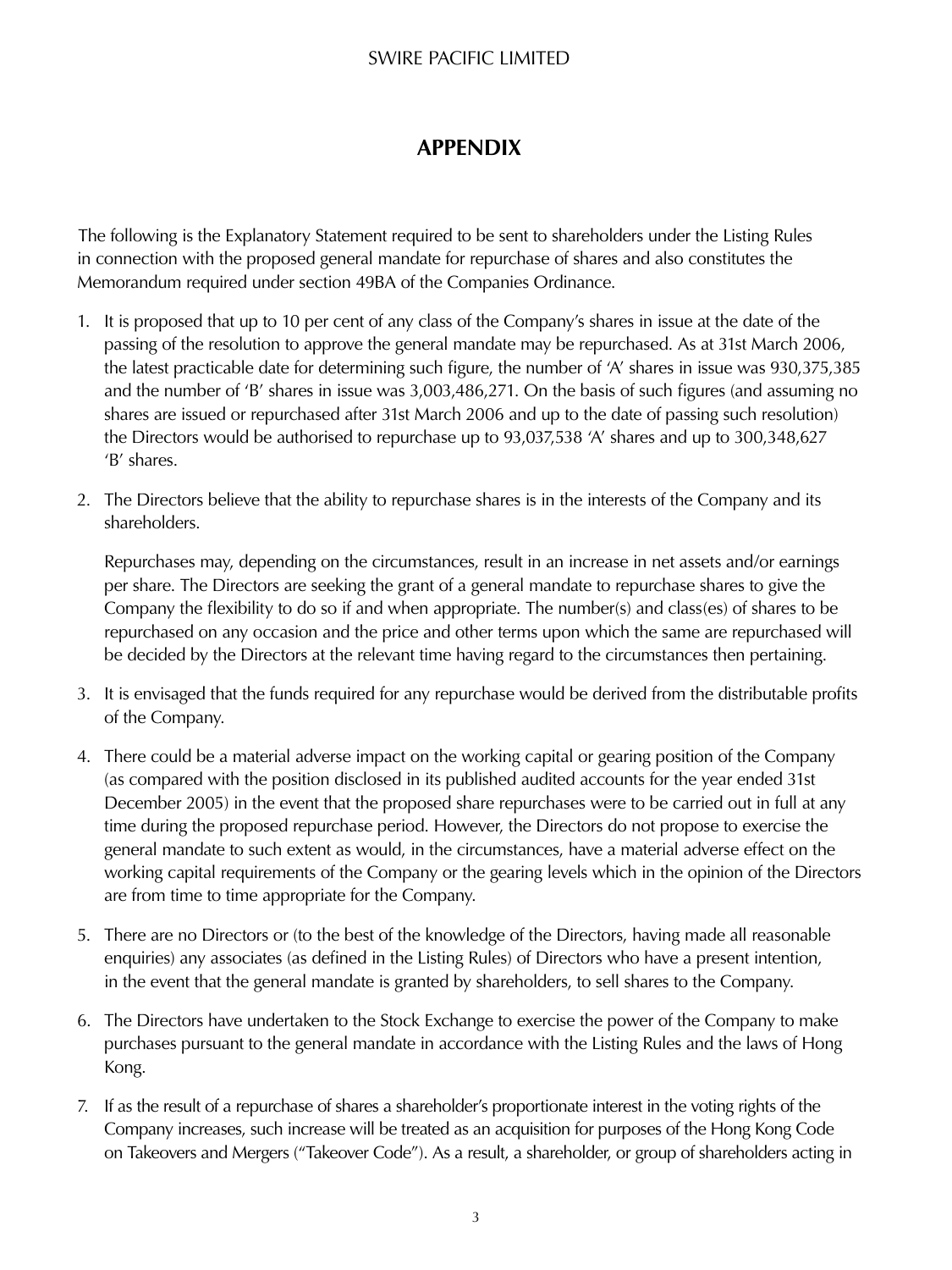concert depending on the level of increase of shareholders' interest, could obtain or consolidate control of the Company and become obliged to make a mandatory offer in accordance with Rules 26 and 32 of the Takeover Code.

 The Directors are not aware of any consequences which would arise under the Takeover Code as a consequence of any purchases pursuant to the general repurchase mandate.

- 8. No shares have been purchased by the Company in the previous six months (whether on the Stock Exchange or otherwise).
- 9. No connected persons (as defined in the Listing Rules) of the Company have notified it of a present intention to sell shares of the Company to the Company and no such persons have undertaken not to sell any such shares to the Company in the event that the general mandate is granted by shareholders.

|                   | Highest (HK\$) |            | Lowest (HK\$) |            |
|-------------------|----------------|------------|---------------|------------|
|                   | 'A' Shares     | 'B' Shares | 'A' Shares    | 'B' Shares |
| <b>March 2005</b> | 67.25          | 12.65      | 61.25         | 11.45      |
| April 2005        | 66.50          | 12.25      | 61.25         | 11.60      |
| May 2005          | 67.00          | 12.55      | 63.00         | 11.80      |
| June 2005         | 70.00          | 12.65      | 66.00         | 12.00      |
| <b>July 2005</b>  | 77.25          | 14.00      | 68.25         | 12.50      |
| August 2005       | 79.25          | 14.60      | 73.20         | 13.60      |
| September 2005    | 76.10          | 14.45      | 69.70         | 13.20      |
| October 2005      | 72.35          | 13.80      | 68.15         | 12.50      |
| November 2005     | 71.85          | 13.85      | 67.60         | 12.35      |
| December 2005     | 71.15          | 13.90      | 68.25         | 13.10      |
| January 2006      | 74.25          | 14.20      | 69.65         | 13.50      |
| February 2006     | 75.05          | 14.20      | 71.00         | 13.50      |

10. The highest and lowest prices at which shares of the Company have traded on the Stock Exchange in each of the previous twelve months are as follows: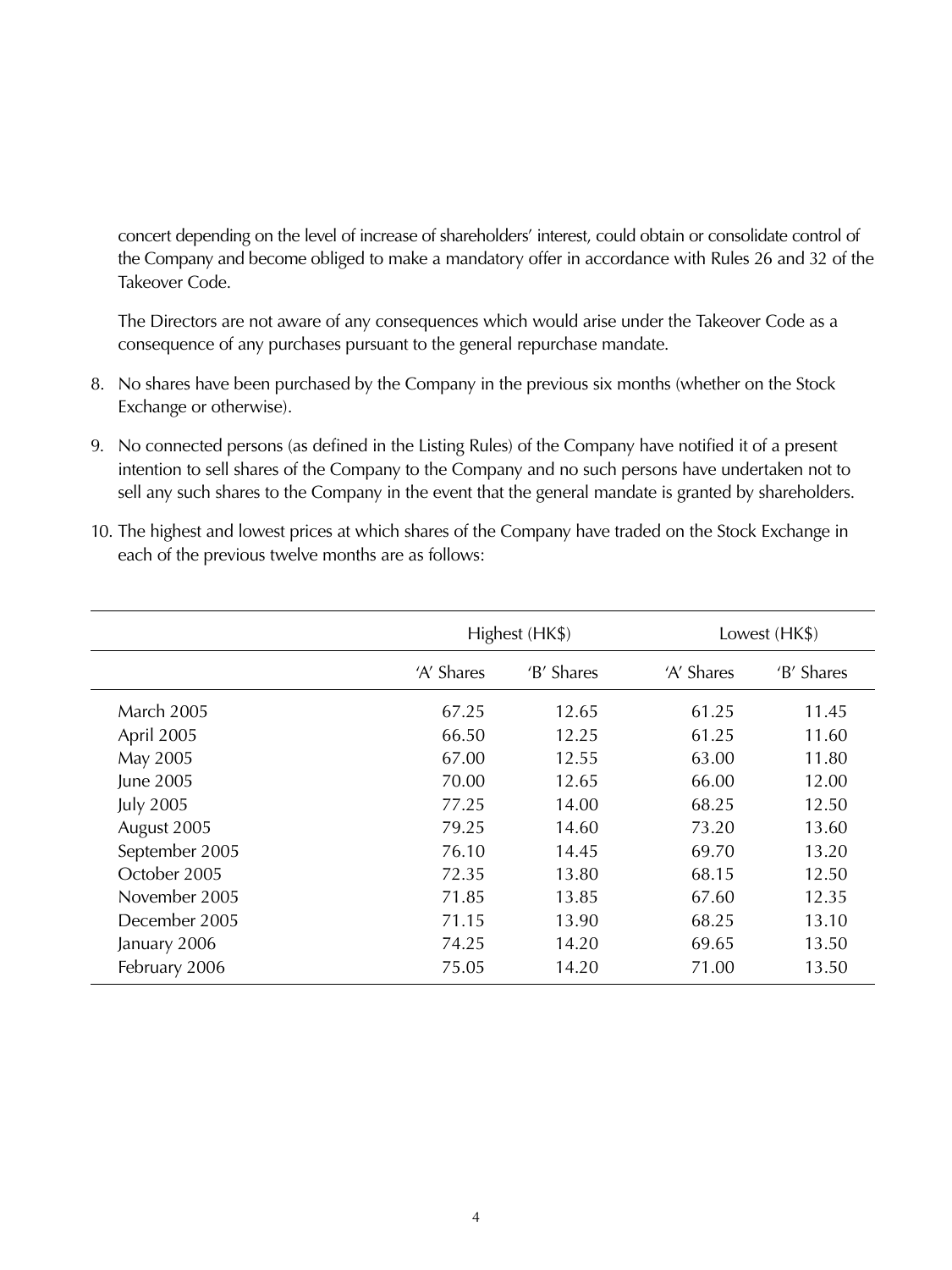### SWIRE PACIFIC LIMITED

# **NOTICE OF MEETING**

NOTICE IS HEREBY GIVEN that an ordinary general meeting of the shareholders of Swire Pacific Limited, being the annual general meeting for 2006, will be held at the Pacific Place Conference Centre, Level 5, One Pacific Place, 88 Queensway, Hong Kong on Thursday, 11th May 2006 at 10:00 a.m. to receive the report of the Directors and the audited accounts for the year ended 31st December 2005 and:

- 1. To declare final dividends.
- 2. To re-elect Directors.
- 3. To re-appoint auditors and authorise the Directors to fix their remuneration.

As special business, to consider and, if thought fit, to pass the following resolutions:

### **Ordinary Resolutions**

- 4. THAT:
	- (a) subject to paragraph (b), the exercise by the Directors during the Relevant Period of all the powers of the Company to make on-market share repurchases (within the meaning of the Code on Share Repurchases) be approved;
	- (b) the aggregate nominal amount of any class of the Company's shares which may be repurchased pursuant to the approval in paragraph (a) above shall not exceed 10 per cent of the aggregate nominal amount of the shares of that class in issue at the date of passing this Resolution; and
	- (c) for the purpose of this Resolution:

"Relevant Period" means the period from the passing of this Resolution until the earliest of:

- (i) the conclusion of the next annual general meeting of the Company;
- (ii) the expiration of the period within which the next annual general meeting of the Company is required by law to be held; and
- (iii) the revocation or variation of the authority given under this Resolution by ordinary resolution of the shareholders in general meeting; and

references to "shares" include securities which carry a right to subscribe for or purchase shares.

- 5. THAT:
	- (a) subject to paragraph (b), the exercise by the Directors during the Relevant Period of all the powers of the Company to allot, issue and deal with additional shares and to make or grant offers, agreements and options which will or might require the exercise of such powers during or after the end of the Relevant Period be approved;